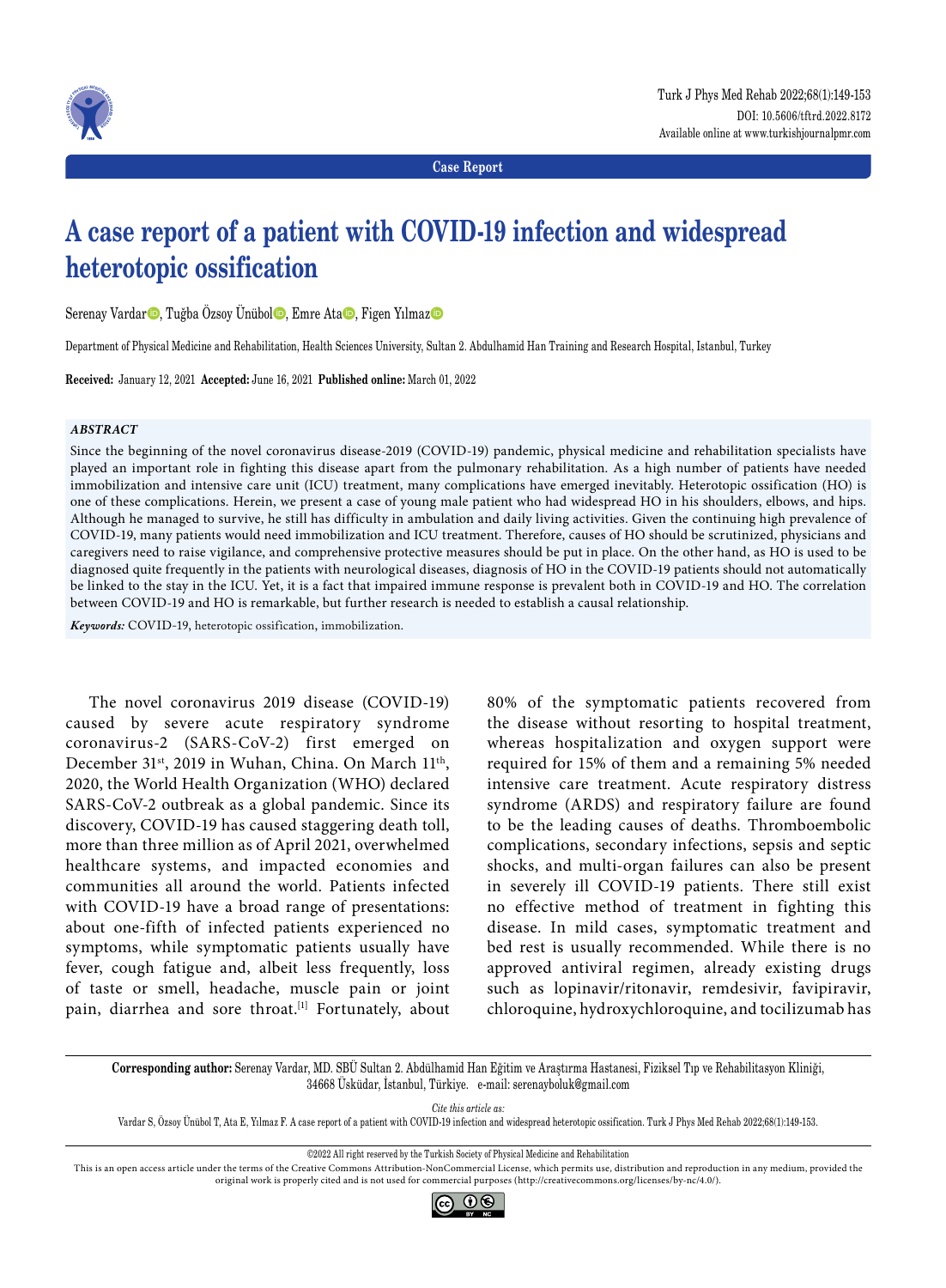been used on case-by-cases basis. Vitamin C, D, and zinc have been recommended as an adjunctive therapy. Yet, in severe patients, oxygen support, hospitalization and immobilization are crucial for management of the illness. In case of respiratory failure, mechanical ventilation and, in septic shock, hemodynamic support are vitally important, as well.<sup>[2]</sup>

Heterotopic ossification (HO) is the abnormal mature lamellar bone formation in the soft tissue which is usually present in patients with peripheral and central nervous system lesions. It is diagnosed in 20 to 29% of the patients with spinal cord injuries (SCIs) and 5 to 20% of those experiencing traumatic brain injuries (TBIs).<sup>[3]</sup> Traumas, severe burns, fractures, and joint replacement surgeries are the other potential causes of HO. In general, HO occurs in periarticular, most frequently at hip, elbow, knee and shoulder.[4] In this report, we present an atypical presentation of HO in a patient with SARS-CoV-2 infection.

### **CASE REPORT**

A 45-year-old male with severe COVID-19 symptoms and presence of a ground-glass pattern on thoracic computed tomography (CT) was admitted to a hospital at the beginning of April 2020. He had a



**Figure 1. (a)** Pelvic radiograph, anteroposterior view, the radiograph showing varying-sized ossified shadows over the anterolateral periarticular area of the left hip joint and around the right hip; **(b)** Right elbow radiograph showing medial ectopic ossification; **(c)** Anteroposterior chest radiograph, taken one month after ICU discharge showing HO bilaterally around shoulders; **(d)** Left elbow radiograph showing ossification around the elbow. ICU: Intensive care unit; HO: Heterotopic ossification.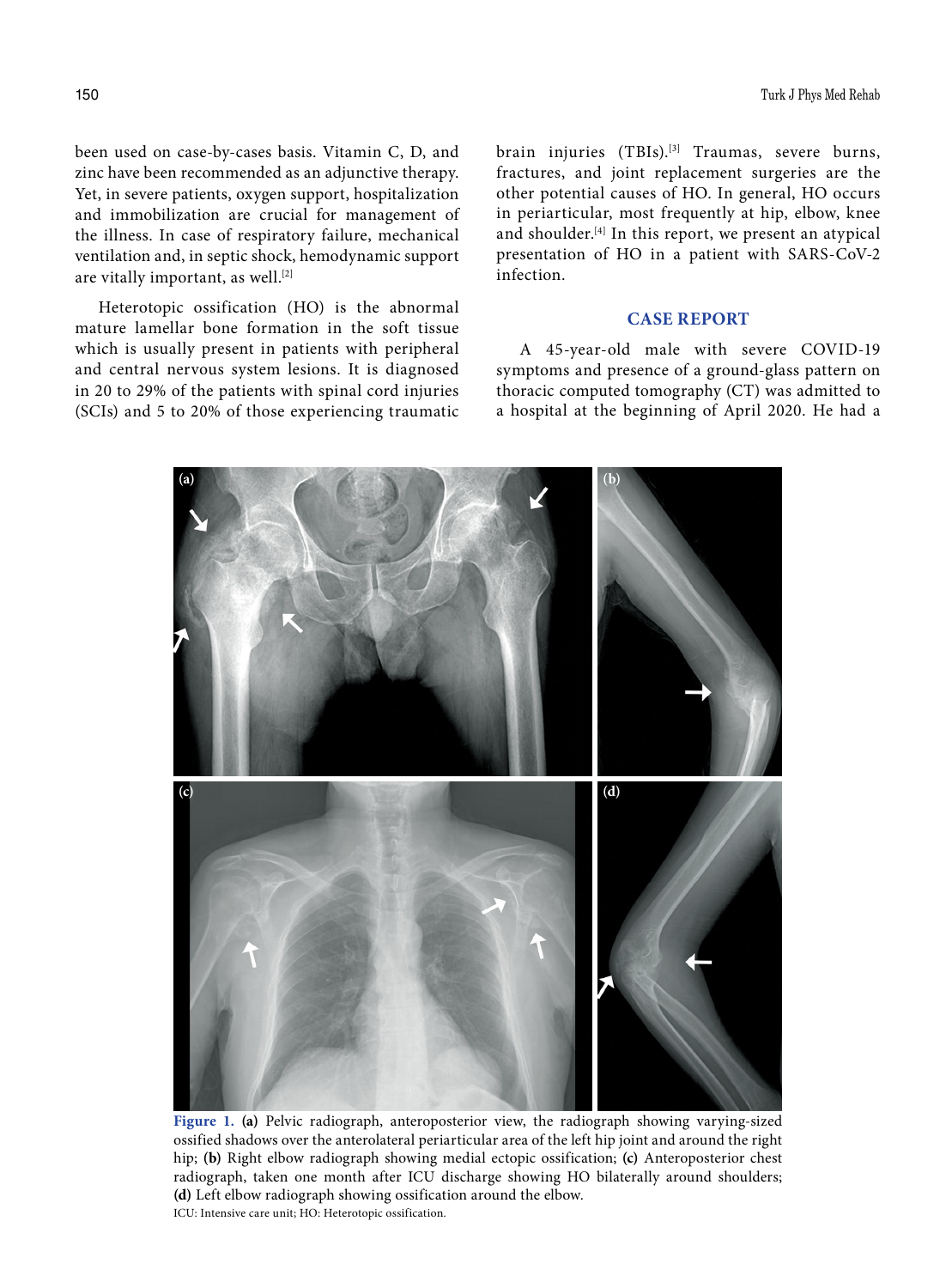history of hypertension, but no underlying respiratory or neurological pathology. His nasopharyngeal swab test concluded positive for ribonucleic acid and oseltamivir, hydroxychloroquine, and broadspectrum antibiotics were started immediately. On the second day of the treatment, he required mechanical ventilation. Therefore, he was transferred to intensive care unit (ICU) where he underwent endotracheal intubation and favipiravir was added to his treatment. A rehabilitation program was planned for passive range of motion (ROM) exercises, but could not be implanted due to ARDS and complications. Bed positioning for every 2 h and prone position 12 to 16 h for supporting oxygenation were performed continuously. During his ICU period, he developed sepsis and his broad-spectrum antibiotherapy was continued. After one month, tracheostomy was performed. He stayed two months in the ICU and he stated on mechanical ventilator for 55 days. When the patient was taken to the ward from the ICU, there was still a need for oxygen support. He stayed eight more days in the ward. After clinical stability was ensured, rehabilitation program was planned for improve the ROM and functionality. Following discharge, the patient was called to the physical medicine and rehabilitation (PMR) outpatient clinic for further evaluation. One week later, he visited the outpatient clinic with complaints of walking disability and stiffness in both hips, elbows, and shoulders. The patient was unable to stand up and move comfortably, since he left the ICU. He was completely dependent on daily living activities.

During the physical examination, no red, warm and swollen joint was detected. He had pain in his elbows and hips bilaterally. Hard and fixed growth masses were palpated in his both hips. He had total ankylosis of both right and left elbow at 45 and 50 degrees of flexion, respectively. Besides, the ROM in the right and left shoulders decreased to 0 to 80 and 0 to 90 degrees of flexion, 0 to 60 and 0 to 70 degrees of abduction and 0 to 20 and 0 to 30 degrees of internal rotation, respectively. Flexion deformity was observed on his both hips at 10 degrees in the left and 20 degrees in the right side. He had difficulty in lying in the prone position. The ROM was detected as normal on the other joints. His muscle strength could not be evaluated in the affected limbs accurately in regard to motion disability. The X-rays of all affected joints revealed HO in hips, shoulders, and elbows (Figure 1). Meanwhile, the laboratory test results showed increased alkaline phosphatase (ALP) (291 IU/L) and normal serum calcium (9.3 mEq/L) levels, as well. Chronic sensory-motor polyneuropathy was determined in electroneuromyographic (ENMG) studies in all four limbs and it was compatible with the critical illness neuropathy. For further investigation, the patient had a cranial magnetic resonance imaging (MRI) which showed mild cerebral atrophy with no other vascular or demyelinating lesions.

A home-based rehabilitation program was planned to improve the ROM, muscle strength, and functionality. The program consisted of slight stretching exercises, submaximal muscle strengthening exercises, and pulmonary exercises. A physiotherapist supervised him throughout this program. A written informed consent was obtained from the patient.

## **DISCUSSION**

Recently, Meyer et al.<sup>[5]</sup> examined a case series of four COVID-19 patients complicated with HO. According to the study, those were the first known COVID-19 cases exhibiting such complications. In that case series, all patients had only one joint impacted by HO. Later on, Ploegmakers et al.<sup>[6]</sup> published case report of two COVID-19 cases presented with widespread HO. The current case is another reported case of a severe COVID-19 patient with presentation of widespread HO in bilateral hips, elbows, and shoulders. Two similarities between the patients of Ploegmakers and ours are striking. The first is that all patients suffered from severe COVID-19 and all of them needed long-term mechanical ventilation and hospitalization in the ICU. Second, HO emerged in both hips, shoulders, and elbows in all three of patients.

Many reasons can contribute HO to occur in COVID-19 patients, such as long-term immobilization, high burden of inflammation, long-term dependence of mechanical ventilation and critical illness polyneuropathy. Also, COVID-19 and HO occurrence may not be directly associated; however, the need for further studies to fully establish a causal relationship between HO and COVID-19 is evident. In particular, the fact that the joints affected by the widespread HO in the Ploegmakers' case and in our case are the same supports the need to investigate this causal relationship.

Heterotopic ossification usually emerges in patients with peripheral or central nervous system pathologies in the TBI and SCI populations. Besides, spasticity, prolonged loss of consciousness, and long bone fractures significantly increase the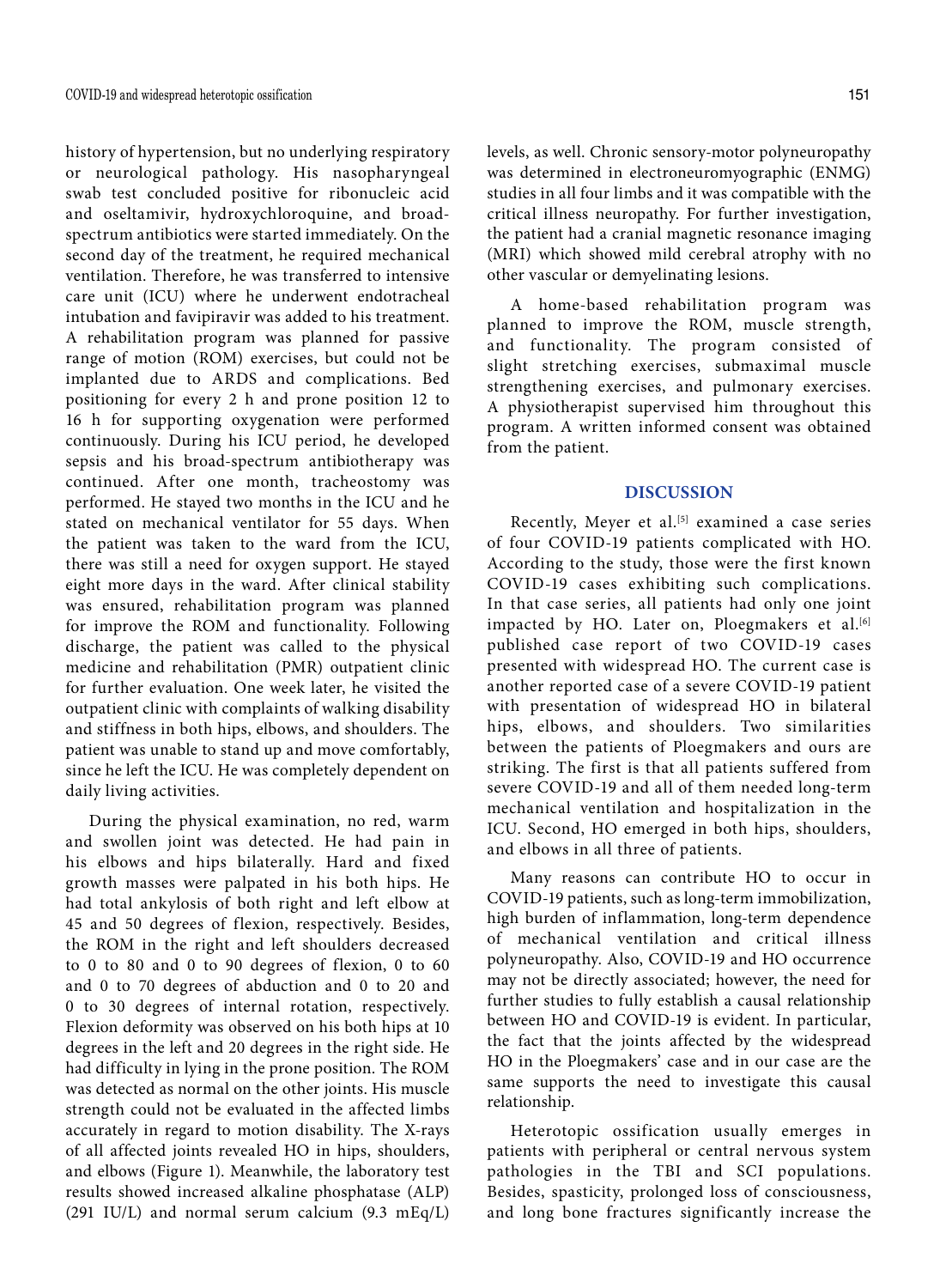risk of developing HO.[7] Traumas, severe burns, fractures, Guillain-Barre syndrome (GBS) and joint replacement surgeries are the other possible causes of that illness.[8]

Heterotopic ossification leads to pain in the joint, decreased ROM, and even ankylosis in some cases. In the involved region, redness and warmth can be observed up to 12 weeks.<sup>[9]</sup> Heterotopic ossification impairs patient's daily living activities and has a dramatic effect on quality of life. In early stages, bone scintigraphy and ultrasonography can provide early diagnosis paving the way for acute treatment. After six months, however, bony maturation usually occurs and HO rarely regresses.<sup>[10]</sup> Plain radiography can detect HO after one to two months. Computed tomography provides us with a better visualization by elucidating the localization and anatomical vasculatures around the HO. Additionally, in laboratory investigation, it may reveal temporary low calcium levels and elevated ALP levels. The 24-h urine prostaglandin E2 (PGE2) levels may be elevated.[4] In the current case, ALP levels were (56 IU/L) normal at the time of hospital admission and gradually increased during the hospitalization in the ICU, and it peaked (291 IU/L), when he visited the PMR outpatient clinic and, then, tended to decrease. There were no PGE2 levels.

Although the exact pathology of HO still remains unclear, it is highly associated with the underlying inflammatory process and macrophage activity.[11] Cytokines and metabolic initiators of HO can be released as a result of unregulated immune system or inflammatory response.<sup>[12]</sup> Also, SARS-CoV-2 infection is known to have caused inflammation and dysregulation in the immune system and have modulated macrophage-mediated events.<sup>[12]</sup> As seen in the recent case series and in our case, the fact that HO presented in the patients who suffered from severe COVID-19 infection undergoing mechanical ventilation in the ICU supports the hypothesis that high levels of inflammation in the body may have caused HO.[4,6] In a case report, three previously healthy individuals developed HO associated with catastrophic non-traumatic respiratory illness requiring cardiorespiratory support.<sup>[13]</sup>

Moreover, studies confirm that COVID-19 has neuroinvasive properties. Its exact mechanism is yet to be known, but it is considered to be responsible for macrophage associated transmission of blood-brain barrier, trans-synaptic transmission, and olfactory epithelium invasion.<sup>[14,15]</sup>

Although HO mostly occurs in TBI and SCI patients, there have been numerous cases of various neurological disorders such as GBS, critical illness myopathy and neuropathy and stroke that have been complicated with HO. Zeilig et al.<sup>[16]</sup> screened 44 patients with critical illness polyneuropathy and HO developed in seven of them. However, in this study, it was not reported what the underlying disease caused critical illness neuropathy in patients with HO.

In addition, Zeilig at al.<sup>[16]</sup> reported that HO occurred only in patients with GBS who experienced prolonged hospitalization and underwent ventilation. As was the case in the Meyer's study, $[4]$  our case stayed in the ICU for a prolonged period requiring mechanical ventilation support. Therefore, it is likely that dysregulation in the acid-base homeostasis during the mechanical ventilatory period might have triggered HO. Metabolic alkalosis has an impact on bone metabolism. It increases osteoblastic enzyme activity and decreases the osteoclastic enzyme activity.[18]

Heterotopic ossification may also be related to some genetic predispositions. This may be the reason why not all of the patients with head traumas develop HO. Limb spasticity and prolonged immobilization are also among the risk factors for HO.<sup>[16]</sup> Our case stayed 60 days in the ICU, whereas the longest ICU stay was 30 days in the Meyer et al.'s report.[5]

Treatment of HO involves a combination of methods including physiotherapy, medical management, and radiotherapy. When bony transformation occurs, surgical excision is usually needed. Medical treatment primarily aims to prevent HO. Non-steroidal anti-inflammatory drugs and bisphosphonates have been proved to be helpful in its treatment. Radiotherapy has been successfully used in after hip arthroplasty for prevention of HO.<sup>[19]</sup> However, it is difficult to use radiotherapy in patients with brain trauma, as we usually cannot predict HO location. In the current case, we recommended indomethacin 25 mg t.i.d. and a rehabilitation program. The follow-up and rehabilitation process of the patient is still ongoing.

In conclusion, HO can substantially impair patient's daily routines. Limitations in the ROM of joints lead to difficulty in walking, sitting, eating, or dressing. Once it emerges in patients, it is difficult to treat. It is usually diagnosed as a complication in patients with severe COVID-19 who experience prolonged immobility and receive ventilation. Although HO has often been associated with trauma